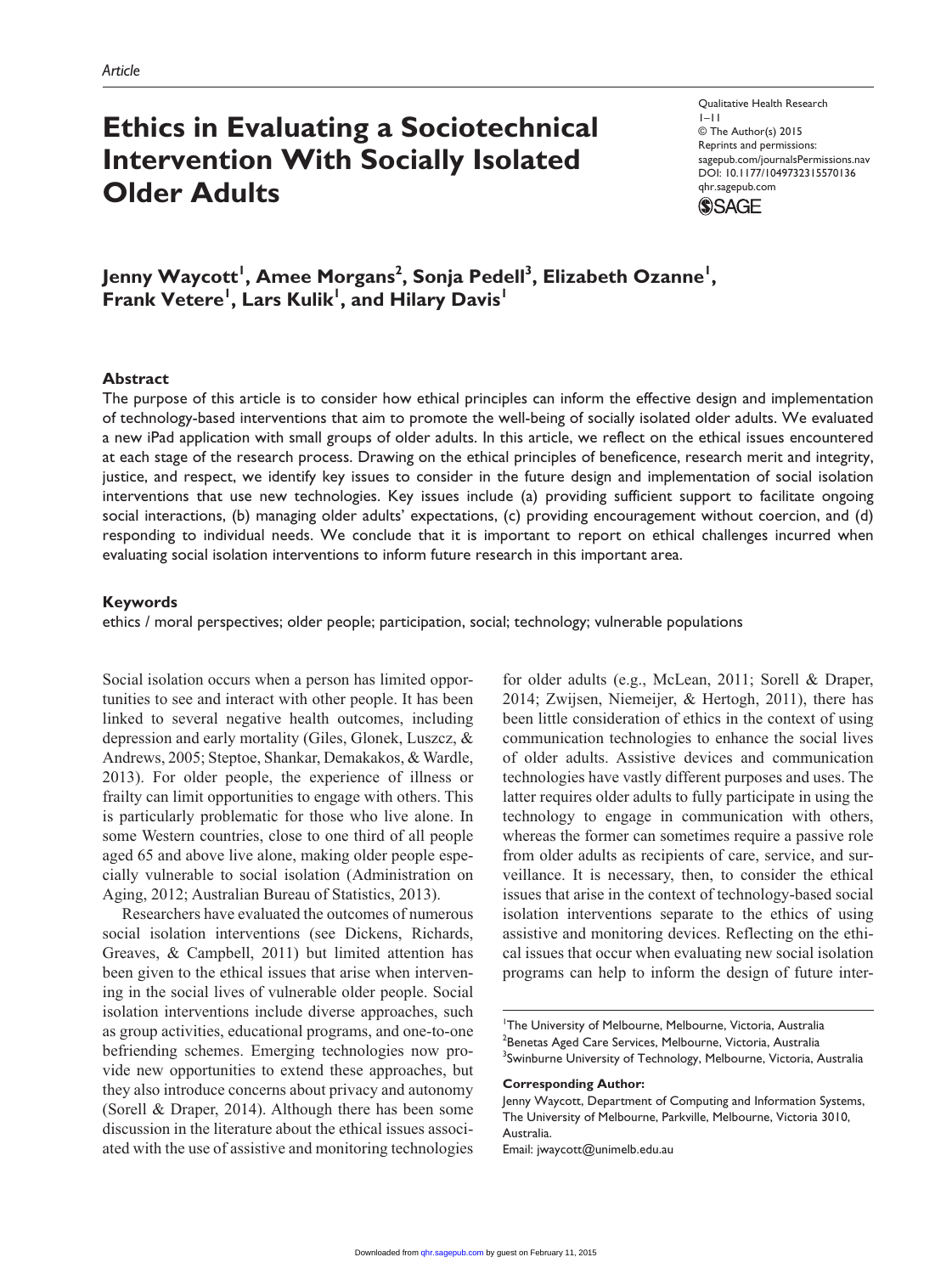ventions to ensure they truly support the social engagement of this vulnerable population.

In this article, we examine key ethical challenges encountered during qualitative research that evaluated a *sociotechnical* intervention used to address social isolation in older people. Sociotechnical systems are those that use technology in defined social settings. Our intervention consisted of a specially designed software application (i.e., the "technical") and a protocol for regular face-to-face gatherings, visits from researchers, and communication with a care organization (i.e., the "social"). The technology was a prototype iPad application, *Enmesh* (Engagement through Media Sharing), designed specifically to be used by older adults to create, share, and view photographs and messages within a closed social network. The application featured an interactive shared display: Using a touch-screen interface, participants could move photographs or messages around the screen, alter their size, or remove them from the display. These interactions were visible to the other people connected to them on Enmesh, to enable isolated older adults to form a sense of the presence of others in the network. The underlying aim of this project was to identify how new technologies can be used to enhance the connectivity and, consequently, the well-being of older adults who are socially isolated.

We have previously evaluated the degree to which this sociotechnical system enriched the lives of older adults who were predominantly housebound and socially isolated (Vetere et al., 2012; Waycott et al., 2014; Waycott, Vetere, Pedell, Kulik, et al., 2013). Our aim in this article is to identify the ethical issues concerning the design, implementation, and evaluation of technology-based social interventions for older adults. We first review the principles and practices of research ethics and outline the issues that are common in qualitative research conducted with older adults. We then describe our research process in more detail and discuss the specific issues and challenges encountered at each stage of the process. Finally, we draw on our experiences and underlying ethical principles to identify key considerations for the future ethical design and implementation of technology-based social isolation interventions.

# **Ethical Research With Older Adults**

Research studies that involve human participation, regardless of methodology, must be designed to adhere to ethical principles. The Australian National Statement on Ethical Conduct in Human Research identifies four core principles: *beneficence, research merit and integrity, justice*, and *respect* (National Health and Medical Research Council, Australian Research Council, & Australian Vice-Chancellors' Committee, 2013). These principles

broadly align with international standards of ethical research (e.g., Council for International Organizations of Medical Sciences, 2002). Adhering to the principle of *beneficence* requires ensuring there are clear research benefits for participants and the broader community and that the benefits outweigh any risks or potential harm that participants might experience. The principle of *research merit and integrity* highlights the need to consider the value of the research and the integrity of its design. This includes, for example, selecting appropriate data collection methods and ensuring researchers have the ability to conduct the research with integrity. The principle of *justice* refers to the fair treatment of research participants and assurance that participants are not unfairly burdened by their involvement in the research. Finally, *respect* is central to all human interactions, including research. This principle means having respect for participants' autonomy and displaying a commitment to protecting participants from physical or emotional harm. These four principles underpin ethical research practices, such as gaining informed consent, ensuring participants' confidentiality, and minimizing any risks participants might encounter.

Formal governance procedures ensure human research can only proceed if the design of the research is ethically sound. By submitting proposals to institutional ethics committees or review boards for approval, researchers adhere to the formal requirements for ethical research. Guillemin and Gillam (2004) made a useful distinction between these procedural ethics requirements and more specific and emergent "ethics in practice," which they described as the "day-to-day ethical issues that arise in the doing of research" (p. 264). It is important for researchers to consider ethical principles throughout the research process, not just when planning the research, particularly when the research involves ongoing interactions with participants. Social interactions are unpredictable. This requires researchers to adopt a reflexive awareness of the ethical issues that occur during the research process, to consider their implications for the research, and to plan an appropriate course of action (Allmark et al., 2009; Guillemin & Gillam, 2004; Hewitt, 2007). This course of action might deviate substantially from what was originally planned; in some cases, adopting a reflexive stance involves reconceptualizing the meaning and aims of the research (e.g., Russell, 1999). Furthermore, at the point of research completion, there is an opportunity to reflect on how specific ethical issues can be mitigated when translating the research into practice.

Ethical and methodological challenges occur in all research, but they are often amplified when the research involves vulnerable participants or sensitive topics. Aging itself is not a vulnerability. Individual experiences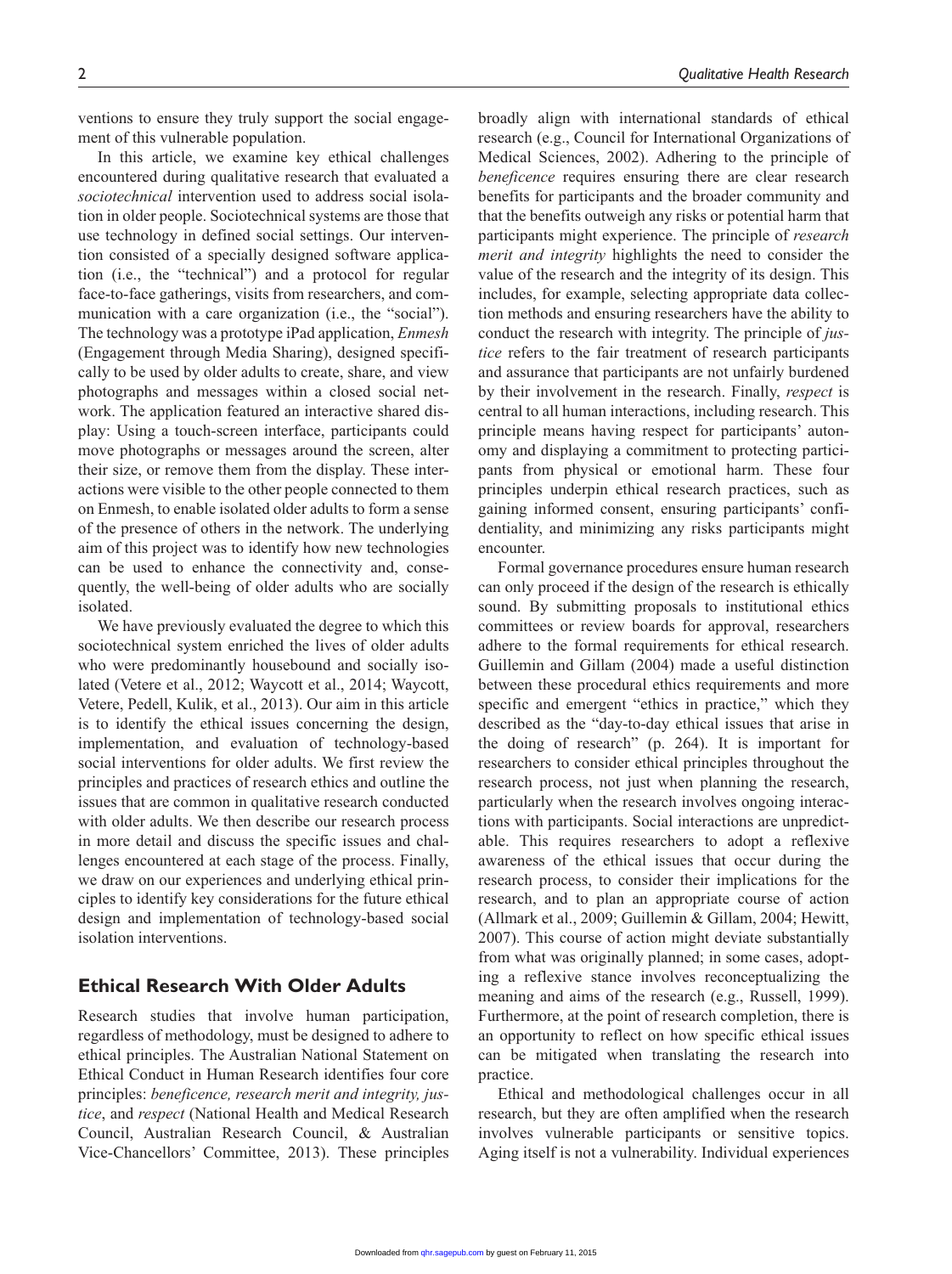of aging vary greatly, and older adults have diverse levels of independence, cognitive capabilities, and financial security (Schroder-Butterfill & Marianti, 2006). For those who are frail and housebound or dependent on care, however, vulnerability imposes barriers for the ethical conduct of research and raises challenges regarding the role of the researcher, appropriate recruitment strategies (e.g., through service providers), and the location of the research, which often takes place in the participant's home (Allmark et al., 2009; Jokinen, Lappalainen, Merilainen, & Pelkonen, 2002; Locher, Bronstein, Robinson, Williams, & Ritchie, 2006; Quine & Browning, 2007; Russell, 1999).

Locher and colleagues identified two key ethical concerns in research conducted with housebound older adults. First, because such participants often receive health and community care from service providers, they can be prone to "therapeutic misconception," where they mistake the research process for formal care or service provision (Lidz & Appelbaum, 2002). Second, researchers who interview older adults in their homes can experience "role conflict." That is, they might have difficulty maintaining and setting boundaries around their role and knowing when to step outside the role of researcher. Role conflict is more likely to occur in research that takes place in the home. In private domestic spaces, researchers become privy to the sort of information that would normally be kept hidden. For example, researchers might observe risks to participants' physical safety at home, or discover evidence of elder abuse (Locher et al., 2006).

When the research addresses a sensitive topic, such as older adults' experiences of isolation, the participants' vulnerability can be further accentuated by the research process itself, thereby challenging the ethical principles of respect and beneficence. Russell (1999) reported the procedures followed during a qualitative study of older adults' experience of social isolation. The sensitive topic made it difficult both to recruit participants and to conduct interviews. Service providers were reluctant to nominate their clients for participation because they believed this would challenge clients' identities as independent people (Russell, 1999). The researchers therefore changed the interview guide to avoid asking participants direct questions about their isolation. They found some participants were nevertheless willing to share intimate details about their experience of isolation and appeared to find this disclosure cathartic. Others, in contrast, went to great lengths to avoid any discussion of such topics during the interview. For these participants, giving voice to vulnerability was threatening. There appeared to be a tension, then, between the principles of respect and beneficence.

The ethical principle of justice is embodied in the right to participate. Providing older adults with an opportunity to share their stories and voice their concerns can clearly

be a positive experience for participants (Higgins, 1998). Standard recruitment practices and procedural ethics requirements, however, can preclude older adults from participating in research, particularly those who have cognitive or sensory impairments, which can affect informed consent and standard data collection methods (Quine & Browning, 2007). This means they are either not invited to participate or are limited in their ability to engage fully in the research process, denying them the opportunity to share their stories. This exclusion can contribute to the marginalization of older people in society. As Quine and Browning (2007) argued, excluding older adults from research because of "paternalistic views" can be a form of discrimination (p. 135).

The ethical issues discussed in this section primarily relate to interview research, but ethics in practice issues are emergent and diverse, so that each research project will encounter a unique set of challenges (Allmark et al., 2009; Guillemin & Gillam, 2004). Research that uses multiple and innovative methods, that takes place over an extended period of time, or involves interactions other than those between participants and researchers (e.g., between participants and health practitioners) will encounter additional challenges. Furthermore, the emergent, or unanticipated, nature of ethics in practice is amplified when research involves the use of new technologies with vulnerable participants. In our study, implementing and evaluating a novel social technology with older adults presented unique ethical challenges.

# **The Study**

Our research comprised three separate field studies. Each study was approved by the University's Human Research Ethics Committee. During each study, we evaluated a new iteration of the iPad application (Enmesh) with a new group of socially isolated older adults. Each study involved slight modifications to the social component of the program, but the research process remained largely similar across all studies. Here, we describe the research process before reflecting on the "ethics in practice" issues encountered at each stage of the process.

### *Participants*

The research was conducted in collaboration with an aged care service provider. Participants were all clients of the care provider and were living independently in their own homes but were frail, with limited mobility and complex needs, which made them eligible for home-based care and support services. Each client had a care manager who was responsible for assessing, organizing, and overseeing their care and support services. In this role, care managers developed a thorough knowledge of the clients'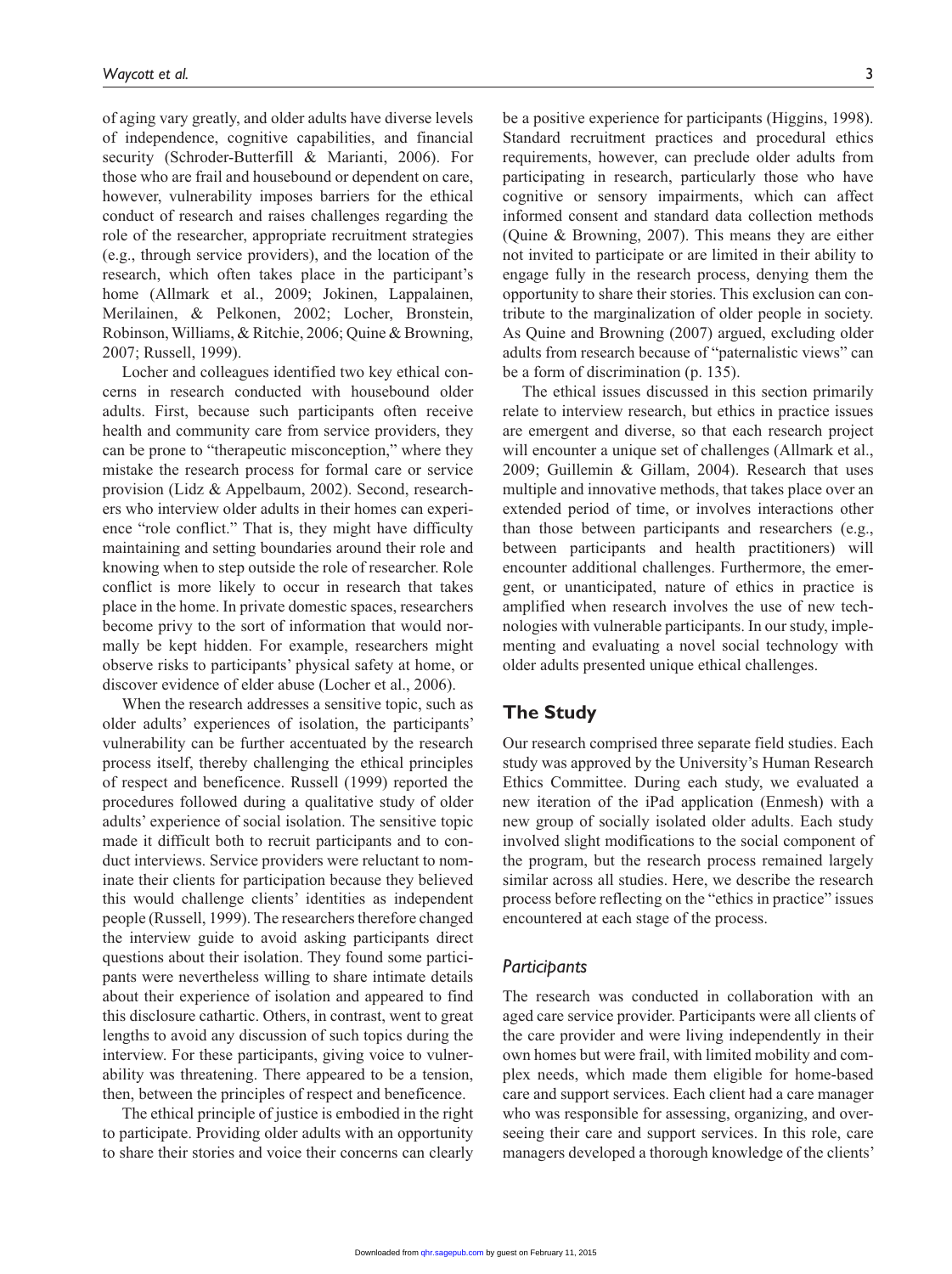care needs and maintained a supportive relationship with them, which involved regular home visits (usually once a month) and telephone calls.

At the start of each field study, care managers identified clients who were suitable to participate in the study. Clients were deemed to be suitable if they were (a) identified by their care manager as being (or at risk of being) socially isolated; (b) receiving a community home care package, which meant they were above 65 years of age and had significant health and/or mobility problems; (c) living in their own home (i.e., not those in residential care); and (d) willing to participate and had the physical and cognitive capacity to do so (as assessed by care managers). There was no expectation about familiarity with or access to particular technologies. As the project progressed, we refined our criteria for identifying clients who were socially isolated. Clients were considered to be isolated if they scored highly on one or more of three checklists that measured (a) how much support clients had from family members and friends, (b) how often clients participated in group or community activities, and (c) how connected clients felt to the world around them. This checklist was developed by the project team based on items selected from established measures (Hawthorne, 2006; Lubben et al., 2006).

Although participants were recruited through the care organization, we took care to ensure clients understood that participation was voluntary and any decision not to participate, or to withdraw from the project, would have no impact on the care they received. We provided participants with a project plain language statement that included a clause stating,

**Participation is voluntary:** You may withdraw your consent to participate and discontinue participation at any time. You may also withdraw any unprocessed data previously provided. As your care provider, the [care] organization does not require or expect you to participate. If you choose not to participate or to withdraw your participation at any time, this will not affect your relationship with your care manager or the service you receive from [the care organization].

### *Procedure*

For each field study, the research protocol began with a visit to participants in their homes. We introduced the technology and conducted interviews that explored participants' experiences of social isolation. Throughout each field study, participants used Enmesh to create photographs and write captions or messages. Enmesh is a closed social networking tool. Participants could see each other's photographs and messages on a shared display, but only if they were connected as "friends" on Enmesh. Initially, participants shared photographs and messages with the researcher and their care manager only. The researcher and care managers also created photographs and messages, which they shared with participants to provoke interest, encourage use of the technology, and model the sort of communication that could be facilitated using this tool. After using Enmesh for a few weeks, participants had the opportunity to meet each other in person at a social event. These events were held in a central location and took place during morning or afternoon tea. The care organization arranged transport for clients; care managers also attended the events. The events were very successful and helped participants to build friendships and develop a sense of community. Following the first social event, participants were able to connect to the other participants via Enmesh. For the remainder of the study, they shared photographs and messages with each other using Enmesh. At the end of each field study, we conducted final interviews with the participants and their care managers to evaluate how well the intervention had worked for them. In addition, we analyzed the content that participants created and shared on Enmesh (Waycott et al., 2014; Waycott, Vetere, Pedell, Kulik, et al., 2013).

# **Ethical Issues Encountered in This Research**

In this section, we reflect on the ethical issues encountered at each stage of the research process. For the purposes of this discussion, we have divided the research into five stages: (a) recruiting participants, (b) introducing the technology, (c) using Enmesh to communicate, (d) hosting social events, and (e) ending the field studies.

### *Recruiting Participants*

We recruited participants through the care provider. Care managers spoke to the selected clients to find out whether they would be interested in learning more about the project and to gain permission to pass on contact details to the researchers. If permission was given, researchers contacted the selected clients and met with them to explain the purposes of the project and to formally invite them to participate in the study. Care managers usually attended these meetings, which took place in the client's home. Our participants were often vulnerable, and it was important they were introduced to researchers in the presence of a familiar and supportive person. In some cases, this was not necessary and we met participants on their own. We were guided throughout by the care managers, who knew their clients well and could advise us on the approach that would make their clients feel most comfortable. The care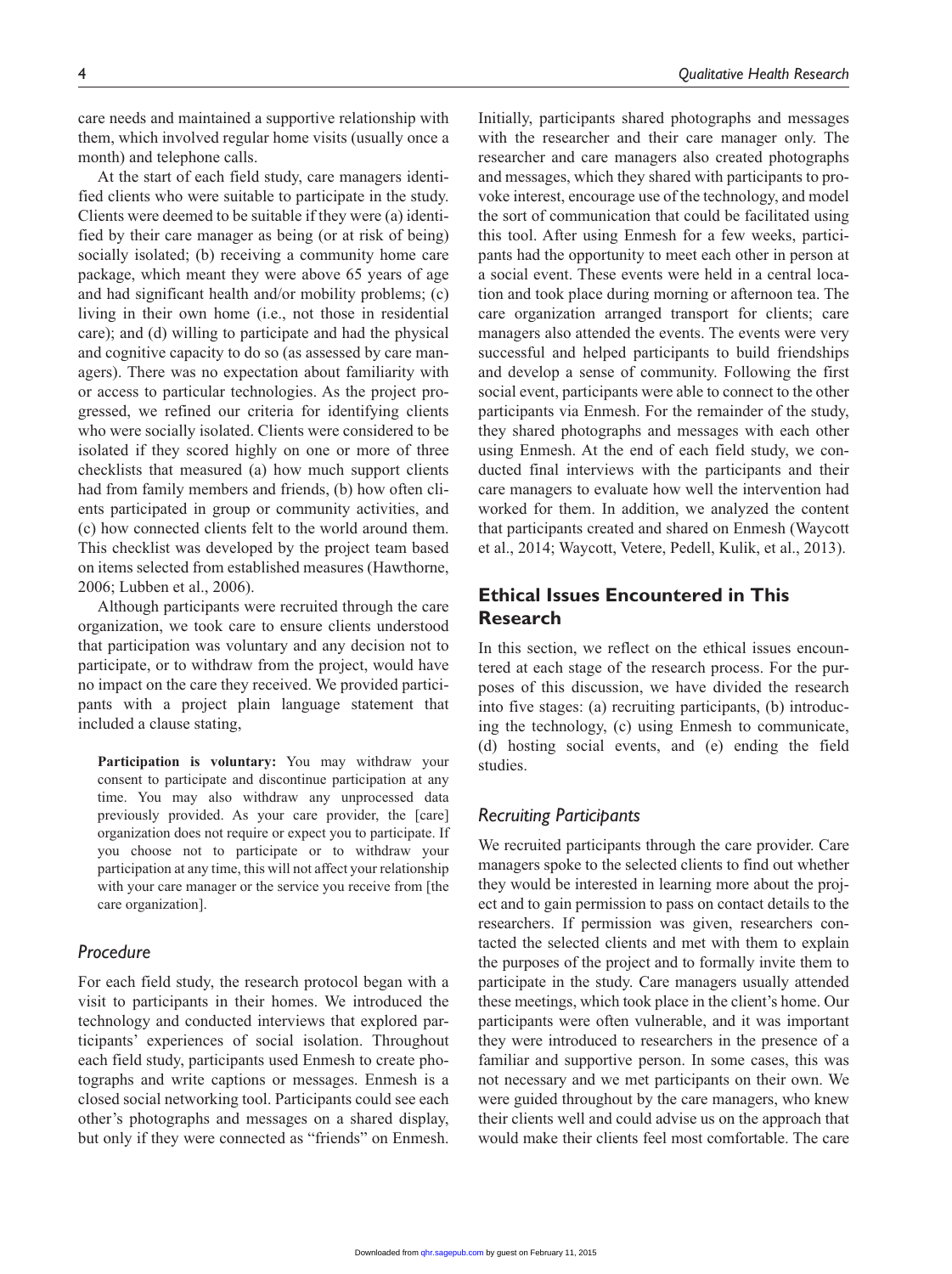managers' role in obtaining consent, however, was only to identify suitable clients and to gain permission for researchers to contact the clients. Care managers did not explain the project in detail to clients and did not ask clients to sign consent forms.

Recruiting through the care organization enabled us to identify and target the people that this project aimed to support, but it created two opportunities for reflection about ethical issues that can be problematic in this research setting. First, there was a risk that participants might have experienced stigma knowing their care managers had identified them as socially isolated (this issue has been discussed previously by Russell, 1999). In our studies, we did not explicitly inform clients that they had been identified as suitable to take part because they were considered to be socially isolated. However, during the process of informed consent, the purpose of the study was made clear. At this stage, some participants clarified that they did not consider themselves to be isolated or lonely, but were happy to take part in the project. One client chose to withdraw from the project because she found the focus on social isolation to be confronting (Waycott, Vetere, & Pedell, 2013); in this case, we offered followup support to the client through the care manager. Other clients typically viewed the project as an opportunity to try something new. They were pleased their care manager had considered them to be capable of learning to use an iPad and were keen to explore new opportunities to connect with other people.

Second, this method of recruitment led us to reflect on the dependent relationship between clients and care providers. Although care managers did not recruit participants themselves, caution was required to ensure that clients did not feel any coercion or obligation to take part in the study, or experience therapeutic misconception (Lidz & Appelbaum, 2002). There is always a power imbalance when research involves recruiting participants through health care services, but this was mitigated in our case by care managers seeking consent for contact only. In addition, care managers took part in the study as coparticipants, using Enmesh to communicate with their clients in a social way, outside the care relationship. Care managers played an important role in reassuring clients about their capacity to participate as the technology aspects of this project were extremely foreign to most participants. We acknowledge there is a fine line between encouragement and coercion. We mitigated this risk by emphasizing that participation was voluntary, that not participating would have no effect on the care participants received from the organization, and that they were free to withdraw at any time. This process was effective, with clients deciding to withdraw at various points in the research process. Nevertheless, there remains a risk that participants might have felt obliged to participate, and

obliged to report back that they enjoyed the study, because their care managers had suggested it would be "good for them."

One participant was clearly motivated to continue taking part in the project because she wanted to please her care manager. This client, aged in her 90s, was particularly frail and dependent on others for support. At several points during the study, she expressed disinterest in the iPad, but then exclaimed, "Don't tell her [care manager]! She'll put me into a home, she will." Although said with some jest, this statement reveals an underlying motivation to impress the care manager. The client wanted to portray a particular image of herself as an independent person to reassure the care manager that she was still capable of looking after herself. Being seen to disengage from the project because she did not want to use the iPad (primarily due to her deteriorating eyesight) would have compromised this image. This is the only case we encountered where the client's relationship with the care provider created an ethical challenge, but it highlights the need for clear guidelines on encouragement and coercion when managing the implementation of similar sociotechnical interventions via care providers in the future.

## *Introducing the Technology*

We faced two ethical challenges when introducing the technology: (a) managing participants' expectations about the technology and, by extension, the project; and (b) reassuring participants that they were capable of using the technology without coercing them to participate.

During the introductory meetings, we explained to participants that they would be using a new iPad application, Enmesh, to communicate with each other. The iPad is a popular technology. Participants, family members, and care managers all had preconceptions about what it could, or should, be used for, particularly as a tool for communicating with family members and friends. Participants were free to explore other uses of the iPad, but we were unable to provide substantial support in helping them learn these other features. We clearly explained the goals and scope of the project, through plain language statements that had been evaluated and approved by the university's ethics committee. The plain language statement explained that if clients chose to participate, they would be using Enmesh to share information with other aged care clients to foster new social connections. This focus on sharing information within a newly created group was part of our research protocol and allowed us to include older adults who did not have any existing family members and friends with whom to communicate. Although we made this clear during the introductory phase, participants sometimes anticipated the project would help them learn to use the iPad for divergent purposes, such as communicating with grandchildren. As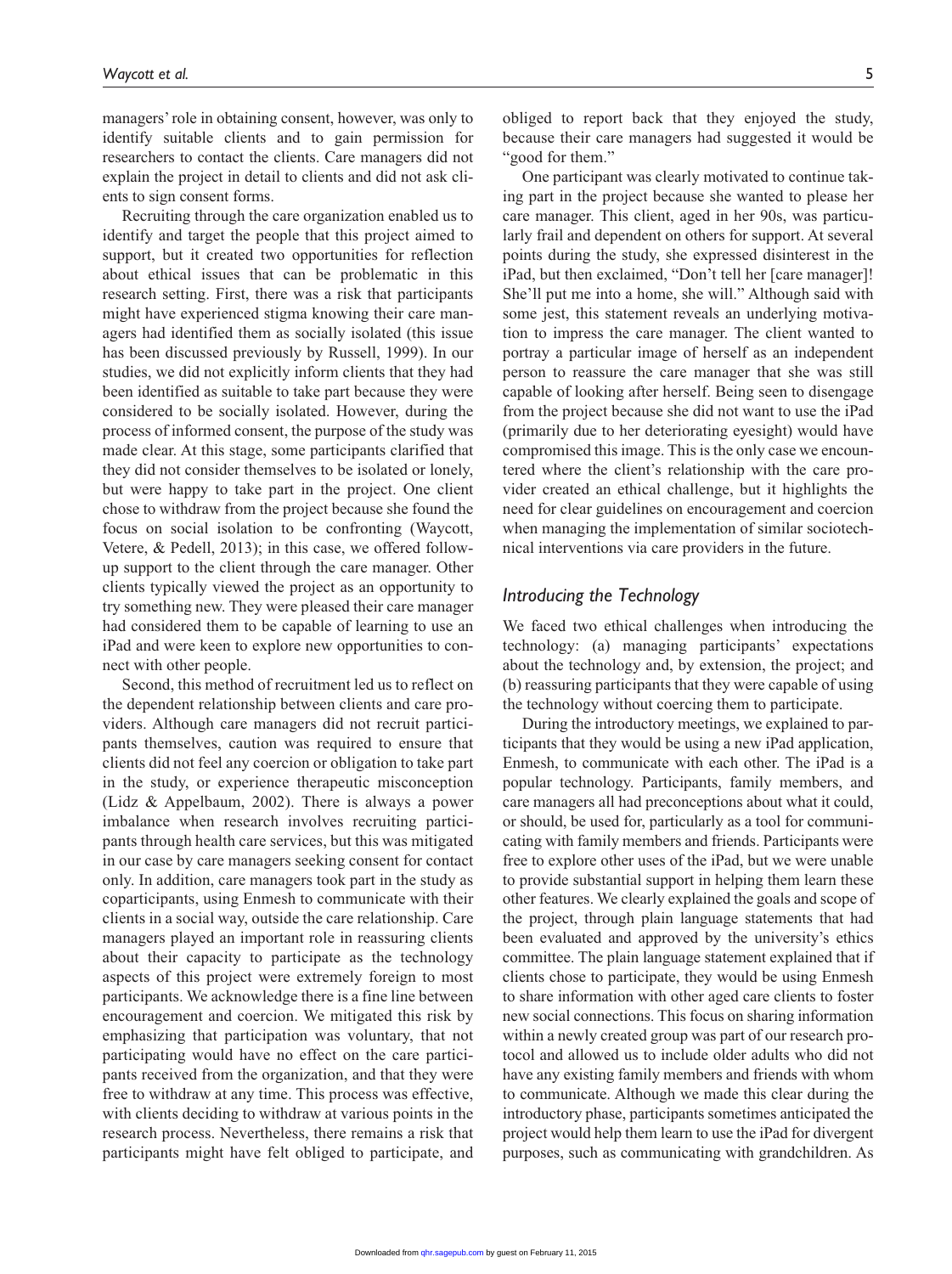this was outside the scope of the project, we were unable to ensure these expectations were met. The innate qualities of the iPad as a multifunction consumer device created unanticipated consequences for managing participants' expectations about the project.

The second challenge we faced is that some participants were fearful that they would struggle to learn to use this new technology. These participants were initially hesitant to participate because of a lack of confidence in using the technology, rather than a lack of desire to be involved. Some participants agreed to take part following encouragement and assurance from the research team that they would do a "good job." In one case, a participant wanted to withdraw because she thought she was failing the research team by not contributing enough. The researcher explained that there were no set expectations regarding her contribution to the project and that she had not "failed" the project. In the end, she decided to continue and said she was grateful she had been given a "second chance."

### *Using Enmesh to Communicate*

In this research, we introduced a new technology to older adults, while also facilitating new social connections via the technology. This created three new ethical challenges: (a) managing participants' misunderstandings about the technology, (b) ensuring the expected social benefits were realized, and (c) supporting communications between people who did not already know each other.

In response to the first challenge, we found there was a need to carefully manage and respond to participants' understandings about the technology. Although we provided scaffolding and support in using the technology, there were times when misunderstandings about the technology were difficult to overcome. Participants were quick to blame themselves or lose confidence if anything went wrong. One participant accidentally put the iPad into "airplane" mode. Not knowing what this meant, she was worried her iPad was now interfering with air traffic control and even turned the television on to check whether there had been any air disasters. During one field study, we discovered another participant, who had struggled to understand how to use the iPad, had been writing messages using the *Notes* application on the iPad. These were memos that had not in fact been sent to anybody, but the participant believed he had sent them to the researcher and clearly expected a response, as these extracts from his notes show: "Have you got my messages, my good lady?" and "I put on twice a message to you . . . Hopefully this one will come to you. This is the third time I tried to respond to your nice wishes." This was a significant ethical issue. The participant, who lived alone and had no family nearby, was waiting for the researcher to reply to messages that had never been sent or received. This misunderstanding was not due to a lack of information about the system; it was an unintended result of using a consumer product that contained numerous applications in addition to the software we were evaluating. In future evaluations, it could be useful to limit or control the external applications a participant can use or to provide more extensive support and training that covers the full range of software that can be accessed using the selected device.

A second related issue is that it was difficult to ensure the anticipated social benefits of the project would be realized. There was sometimes sporadic activity on Enmesh, causing frustration for participants who wanted more frequent communication. Each field study involved a small group of participants. A range of factors affected participation levels, leaving other members of the group wondering why nobody was communicating with them. One participant sent a message that asked, "Is anybody out there? I feel like I'm talking to myself. Please help me by answering me. I hate talking to myself." Over the next few minutes, he sent several similar messages, culminating in: "That's it. I knew I was just talking to a plastic thing. I feel silly." His messages could be viewed as somewhat playful ("I feel silly"), but they also suggest an underlying loneliness and an expectation that this feeling would be alleviated by immediate responses from others in the group. In the future design and implementation of similar systems, designers need to consider how the technology can support immediate communication and how expectations regarding communication and connection will be managed.

A third issue is that we were connecting a group of strangers and there was no guarantee that participants would enjoy communicating with each other. One of the important findings from this research is that participants found it difficult at times to find common interests (Waycott, Vetere, Pedell, Kulik, et al., 2013). We experienced one incident in which a participant was clearly unpopular with other members in the group: During a social event, he dominated group discussions and talked over other people. The other participants requested not to be connected to him on Enmesh. This raises an interesting ethical dilemma about how to ensure the benefits of social isolation interventions are open to all, while also respecting individual participants' rights to choose who they want to communicate with.

### *Hosting Social Events*

During each field study we held social events to enable participants to meet in person. Although many participants spoke highly of the social events and suggested that more gatherings such as these would have improved the project, the social events highlighted to us the various forms of frailty, mobility constraints, and other individual needs that affected our participants. For example, one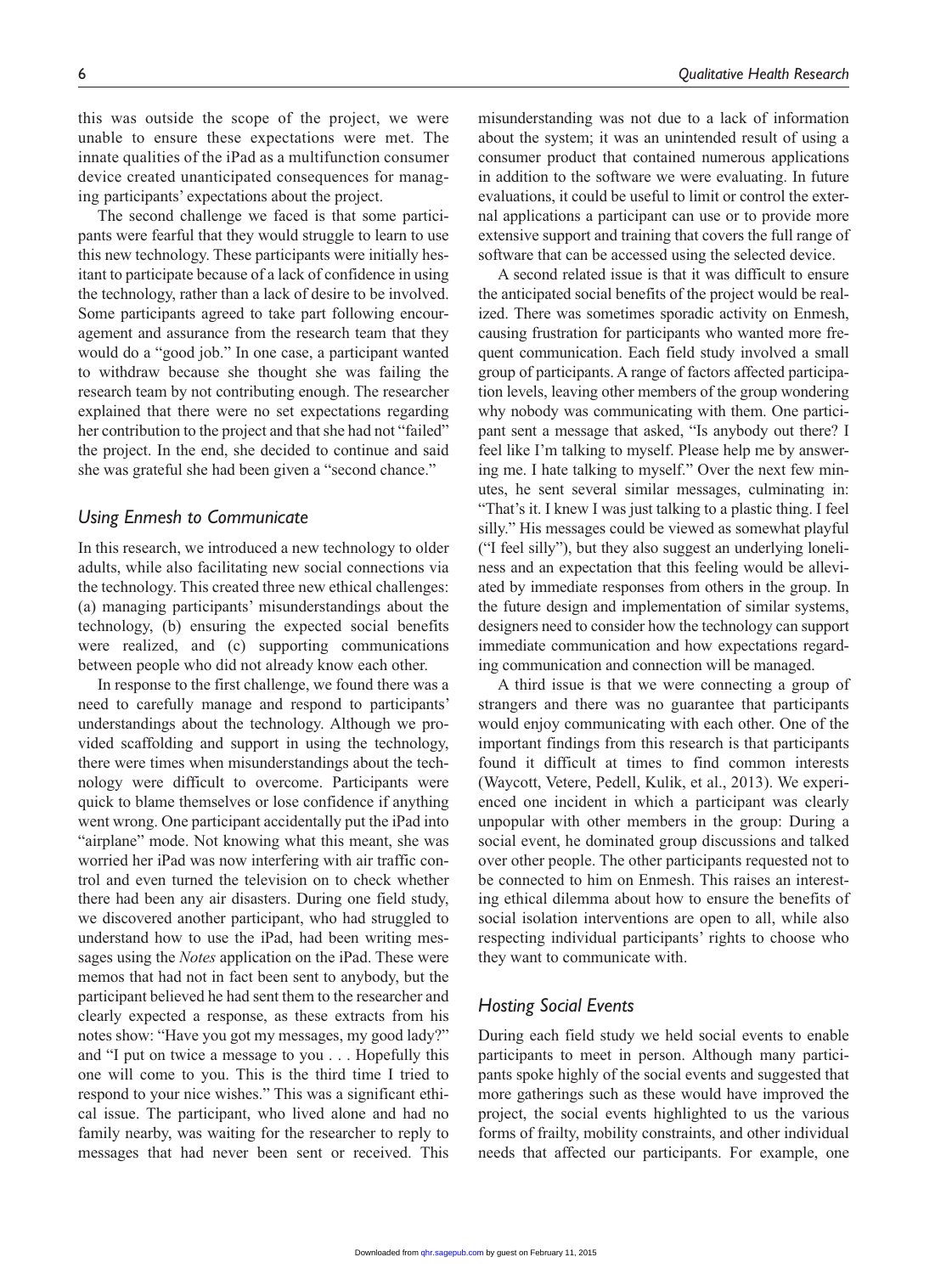bedbound participant required support from his family to attend the social events. At one event, his daughter took part in the group conversation and offered feedback about the impact the iPad had had on her father's life. Her insights were valuable, but her participation raised ethical challenges. It was unclear how we should use the information she provided, given that she was not officially a consenting participant in the study. The challenge of involving nonparticipants in the research process is common in research conducted "in the wild" of real-world settings (e.g., Munteanu, Molyneaux, & O'Donnell, 2014).

We came to realize that inviting participants to attend face-to-face events could have created undue stress and discomfort for those whose health problems made it difficult to interact with others in social settings. One participant was clearly upset when he described his hearing loss, which made it very difficult to enjoy any social outings and left him feeling disconnected from group conversations. Another participant described the anxiety he experienced when traveling to and from the social events. Chronic pain and incontinence meant that leaving the house for any length of time was fraught with challenges. He said he was hesitant to accept a drink while at the morning tea because "if you don't take anything in you don't need to lose it somewhere." These examples highlight the importance of using inclusive methodologies and responding to individual needs when developing sociotechnical systems for isolated older adults. They also emphasize the potential benefits of technology-based social isolation interventions for older people who are housebound because of medical conditions. Technology can provide an opportunity to connect with others without experiencing the pain, discomfort, or embarrassment that social gatherings might induce.

### *Ending the Field Studies*

As is common in qualitative research with vulnerable participants, care was required to ensure we ended the field studies in an ethical manner. There were two particular challenges we faced: (a) ending the relationship between participants and researchers, and (b) removing access to Enmesh.

Other researchers have noted that one of the key challenges of conducting research with older adults, particularly when the research involves building rapport over time with participants who normally have limited contact with other people, is ending the relationship between participants and researchers (e.g., Higgins, 1998; Russell, 1999). In our project, the field studies ranged in length from 3 months to more than 6 months. During that time, researchers communicated with participants in multiple ways: We visited participants in their homes, attended social gatherings, and shared photographs and messages on Enmesh. In addition, because our participants were frail and needed support, we were sometimes asked to assist with minor tasks during the home visits. These multiple forms of contact can inadvertently raise participants' expectations of friendship and support beyond the life of the project. We tried to manage this by making it clear that the project would be coming to an end at a particular time. Nevertheless, one participant was explicit about her expectation of ongoing friendship. When asked how she had benefited from the study, she replied, "I've enjoyed the contact I've had with you and I would like that to be maintained."

A second challenge we faced was removing access to Enmesh without causing harm or distress. At the start of each study, we explained to participants that the iPads were on loan from the university and they would be obliged to return the iPads at the end of the study. When the time came, this was quite difficult because some participants had benefited from using the iPad extensively for a range of purposes. To resolve this ethical challenge, the aged care provider agreed to provide each participating client with a new iPad. Access to Enmesh could not be maintained, however, because it was a prototype that was not supported outside the project. Many communitybased interventions eventually come to closure due to limited resources or project funding. It is therefore important when designing and implementing sociotechnical interventions to consider how those interventions will be supported beyond the project to ensure that the benefits are long-ranging rather than temporary. Similar concerns have been raised by researchers who have developed and implemented new technologies in neighborhood community settings (Taylor, Cheverst, Wright, & Olivier, 2013). In our project, at the conclusion of each field study, care managers organized alternative social activities for their clients as needed. One of the outcomes from the project is that care managers became more aware of the social needs of particular clients and were able to recognize and respond to those needs through ongoing support and provision of services. Therefore, although ending the field studies did involve ending communication with other clients via Enmesh, it also led to further opportunities for other forms of social contact. In addition, we provided participants with the option to continue communicating with each other; for example, through email or telephone contact or through attendance at joint social events organized by the care provider.

# **Ethical Principles for Implementing Sociotechnical Interventions**

In this section, we work within the framework of the four principles of ethical research to reflect on the key lessons learned from the challenges we encountered during our research. In doing this, we provide recommendations for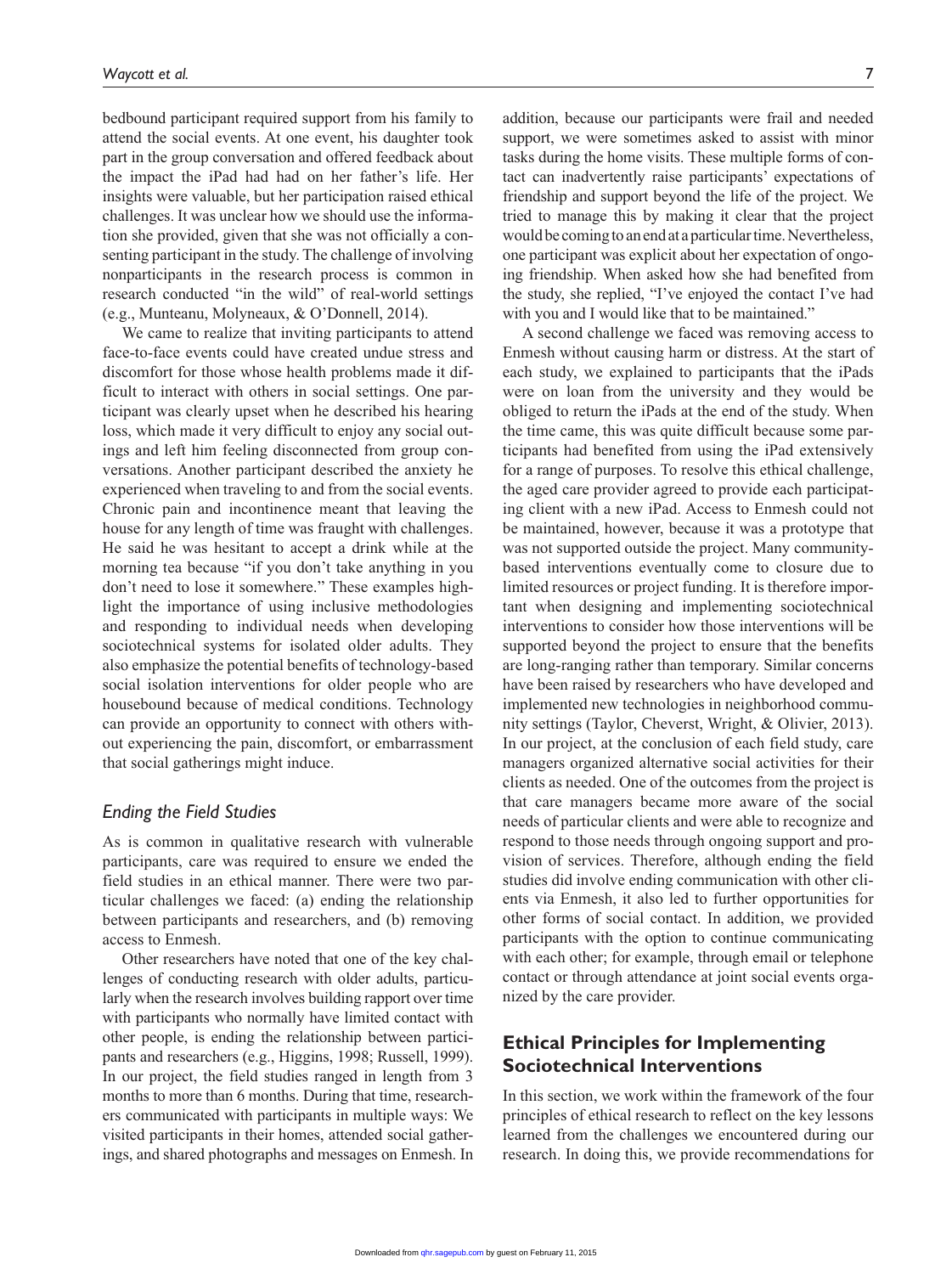ethical considerations in the design and implementation of technology-based social isolation interventions for older adults.

### *Beneficence*

The principle of beneficence means that the benefits of the study for the individual or group outweigh the risks of participation. Our project resulted in a number of benefits. The participants enjoyed using Enmesh. It facilitated social engagement, provided new opportunities for creative self-expression, and enhanced the relationship between clients and care managers (Vetere et al., 2012; Waycott et al., 2014; Waycott, Vetere, Pedell, Kulik, et al., 2013). The project was an evidence-based intervention: It was designed based on the likelihood of success, drawing on a review of the literature on social isolation interventions (Cattan, White, Bond, & Learmouth, 2005), feedback from care managers, and the close involvement of the aged care partner organization. Adapting evidence to a real-world setting, however, is not always seamless or precise. Some of the challenges we encountered highlight opportunities to improve beneficence in future implementations of technologybased social interventions.

Our experiences suggest that it is not enough to simply enable isolated older adults to use technology to connect to other people. To ensure anticipated benefits are realized, it is crucial to attend to the social aspects of the intervention. Being mindful of our participants' vulnerability and their limited experience using technology, we introduced the technology to participants in a staged process, scaffolded their use with encouragement and support from care managers, and provided opportunities for participants to communicate in person (Waycott et al., 2012). Although these strategies supported participants' technology-based interactions and helped them to gain enjoyment from using the technology, it was difficult to ensure they experienced ongoing benefits. A key lesson here is that significant effort is required when designing an intervention to ensure that socially isolated older adults have the opportunity to get to know each other and to build common interests. Consideration also needs to be given to how the social benefits can be maintained beyond the life of a project, when support from practitioners and researchers is no longer available. We recommend that future technology-based social isolation interventions need to be designed to include an "exit strategy" where improvements in social inclusion are supported in an ongoing way. In addition, to ensure the sustainability of a project such as this, consideration needs to be given to ownership of the technology; it is better to provide technologies that are fully owned by participants and can be used beyond the life of the project.

### *Research Merit and Integrity*

The principle of research merit and integrity promotes the careful design of research to ensure that the outcome is worth pursuing and the research is conducted with sufficient rigor. In adhering to this principle, a key challenge we encountered was managing participants' expectations about the project. Both clients and care managers had preconceptions about how the technology should be used, which sometimes interfered with their comprehension of the purpose of the project. In addition, participants saw their involvement in the study as an extension of their role as clients of the care organization (Waycott et al., 2012). This was helpful for ensuring they felt comfortable contributing to the research but also raised questions about the ethics of recruiting through a care provider. When conducting research in collaboration with care providers, there is always a risk of therapeutic misconception (Lidz & Appelbaum, 2002). This can threaten the merit and integrity of the research because participants might modify their contributions according to what they believe is expected of them. Conversely, if participants' expectations about the project are not met, they might withdraw and stop contributing to the research, which also has implications for the integrity of the research outcomes.

Social isolation interventions are often implemented and evaluated by care organizations or community groups (Bartlett, Warburton, Lui, Peach, & Carroll, 2013). During the introduction of a social isolation intervention, care is required to ensure that participants have clear expectations about the intervention, separate from their expectation of service received from the care provider. In addition, when the intervention involves using new technology, it is important to clearly communicate expectations about how that technology will be used, particularly if it is an established and popular consumer device.

### *Justice*

The principle of justice is reflected in inclusive research design that promotes equity. This involves not only giving people a voice by ensuring they have the opportunity to participate but also safeguarding participants' right to withdraw or not participate. When the research is conducted in collaboration with service providers and involves considerable investment of time from participants, as our research did, it is especially important that participants have the ability and autonomy to choose not to participate or to withdraw from the study. Our experience shows the delicate balance required in respecting the principle of justice while also responding to participants' vulnerability. When older adults lack confidence in their ability to participate, gentle encouragement might be helpful—But care needs to be taken to ensure that researchers also respect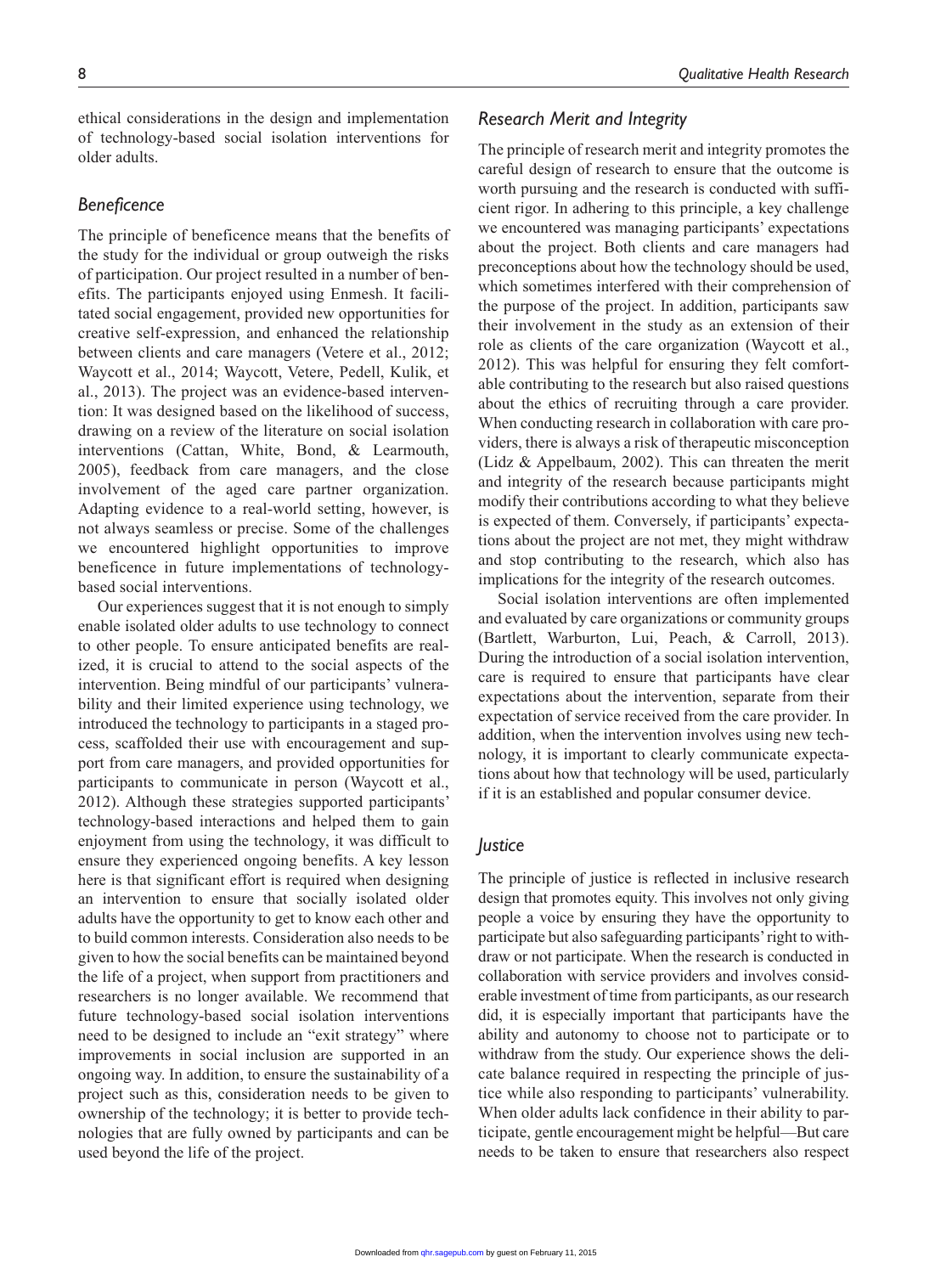participants' autonomy and right to withdraw or to choose not to participate. This can be particularly challenging when implementing social isolation interventions in a community setting. Care providers might want to encourage clients to participate in a program because they can see the benefits that clients would experience if they took part, but these benefits might not be immediately apparent to the clients themselves. Researchers and practitioners implementing social isolation interventions will need to carefully tread this pathway and remain focused on the well-being of the participant as a priority.

### *Respect*

Closely related to the principle of justice, respect is reflected in research practices that promote autonomy and adopt methods that allow for individuals to express themselves, gain benefit from the research, and feel valued for their contribution. In our research, adhering to this principle involved recognizing and responding to individual needs, understanding different experiences of vulnerability, and adapting our approaches accordingly. As discussed above, some participants required additional support to ensure they did not feel overwhelmed or confused when learning to use the technology and there were times when particular research practices, such as face-to-face meetings, inadvertently enhanced participants' vulnerability and might have risked psychological distress. However, as we have detailed in other articles about this research, participants experienced benefits from exploring new ways of socializing with others, which involved, on some occasions, stepping outside of their comfort zones. Participants' involvement in the research was well supported and their suitability for inclusion was guided at all times by their care managers.

One lesson we can draw from this is that it might not be possible or beneficial to design a social isolation intervention that adopts a "one-size-fits-all" approach. Older adults who are socially isolated comprise a diverse group. Respecting their individual needs and preferences requires careful and considered approaches. This can make it difficult to systematically evaluate a specific intervention. We recommend a combination of qualitative methods that can be adapted to be respectful of participants' individual needs and allow researchers and practitioners to develop an in-depth understanding of the impact that the social and technical components of an intervention have on different participants' well-being.

# **Conclusion**

In this article, we have reflected on our experiences of ethics in practice in research that evaluated a technology-based social isolation intervention for older adults. In health and social research, there is growing interest in the use of emerging technologies to promote the well-being of older adults who are socially isolated (Biordi & Nicholson, 2013). However, published reports describing the design and evaluation of these innovations rarely include discussions of ethical issues. By bringing ethical considerations into the foreground, our article contributes to current understandings about how new technologies can be best used to support older people who are socially isolated. Reflecting on the four core principles that underlie ethical research, we have identified key considerations for the ethical design of future sociotechnical interventions for socially isolated older people:

- 1. Promoting beneficence involves attending to the social aspects of a technology-based intervention and providing support to facilitate ongoing interactions;
- 2. Ensuring the merit and integrity of evaluation research involves clearly communicating project aims and considering how participants' diverse expectations about the technology and the program affect their participation and responses;
- 3. Adhering to the principle of justice involves providing encouragement to ensure that those lacking in confidence have the opportunity to participate, without coercing people who genuinely do not want to take part;
- 4. The underlying principle of respect involves recognizing and responding to participants' individual needs, and designing the intervention accordingly.

Although specifically targeting technology-based social research, these lessons have relevance to all qualitative research involving older adults. When designing research with older adults, it is important to consider each participant's communication needs and preferences, to design methods to ensure participation is equitable, to carefully communicate what the research involves and what the outcomes might be, and to provide support as needed to ensure participants feel comfortable contributing to the project.

Our experiences support the argument that it is important to consider ethical principles not only when planning a project but also throughout the research process. This key lesson is central to all research, and particularly to qualitative research involving vulnerable participants. Ethical issues evolve over time, highlighting the need for researchers to monitor their occurrence and reflect on the ethical challenges that emerge during each study. This applies not only to research but also when health practitioners and organizations implement social isolation interventions in the community. The use of new technologies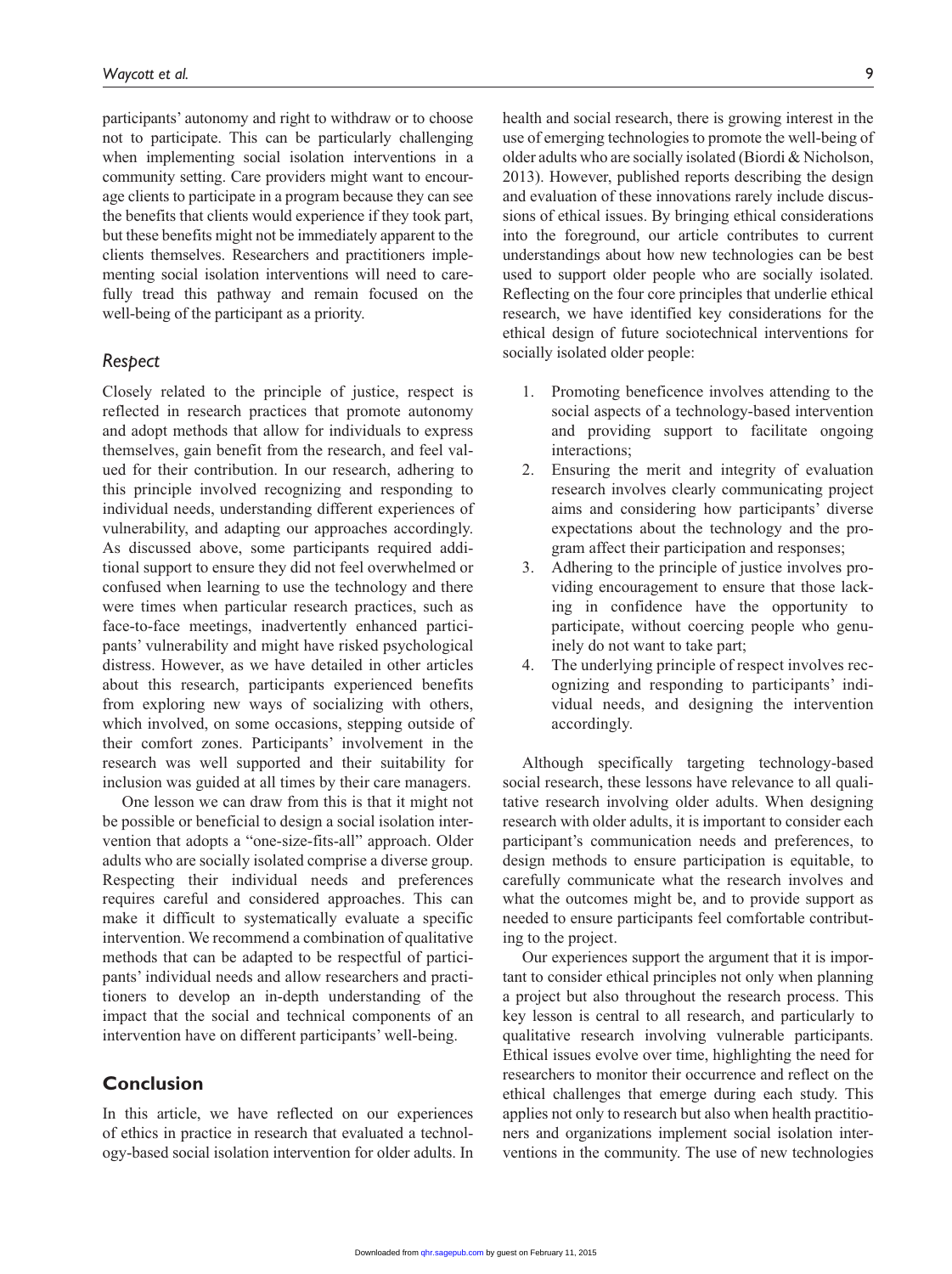to help alleviate older adults' experiences of social isolation is an emerging research area. Evaluations of technology-based social isolation interventions need to go beyond reporting outcomes, to also consider the ethical challenges that such interventions can involve. Reflecting on these ethical issues can help to inform future research and development in this important field.

### **Acknowledgments**

We thank the care managers and clients who participated in the research, and our colleagues, Alan Gruner and Brendan Lillywhite for their contributions.

### **Authors' Note**

This research was approved by the University of Melbourne's Human Research Ethics Committee.

### **Declaration of conflicting interests**

The authors declared no potential conflicts of interest with respect to the research, authorship, and/or publication of this article.

### **Funding**

The authors disclosed receipt of the following financial support for the research, authorship, and/or publication of this article: This research was supported by Benetas Aged Care Services, the Institute for a Broadband-Enabled Society, the Australian Research Council (LP120100022), and an Ethics and Integrity Development Grant from the University of Melbourne's Office for Research Ethics and Integrity.

#### **References**

- Administration on Aging. (2012). *A profile of older Americans: 2012*. Washington, DC: U.S. Department of Health and Human Services.
- Allmark, P., Boote, J., Chambers, E., Clarke, A., McDonnell, A., Thompson, A., & Tod, A. M. (2009). Ethical issues in the use of in-depth interviews: Literature review and discussion. *Research Ethics*, *5*, 48–54.
- Australian Bureau of Statistics. (2013). *Reflecting a nation: Stories from the 2011 Census*. Canberra: Commonwealth of Australia.
- Bartlett, H., Warburton, J., Lui, C.-W., Peach, L., & Carroll, M. (2013). Preventing social isolation in later life: Findings and insights from a pilot Queensland intervention study. *Ageing & Society*, *33*, 1167–1189.
- Biordi, D. L., & Nicholson, N. R. (2013). Social isolation. In I. M. Lubkin & P. D. Larsen (Eds.), *Chronic illness: Impact and intervention* (pp. 97–132). Burlington, MA: Jones & Bartlett Learning.
- Cattan, M., White, M., Bond, J., & Learmouth, A. (2005). Preventing social isolation and loneliness among older people: A systematic review of health promotion interventions. *Ageing & Society*, *25*, 41–67. doi:10.1017/ S0144686X04002594
- Council for International Organizations of Medical Sciences. (2002). *International ethical guidelines for biomedical research involving human subjects*. Geneva, Switzerland: World Health Organization.
- Dickens, A. P., Richards, S. H., Greaves, C. J., & Campbell, J. L. (2011). Interventions targeting social isolation in older people: A systematic review. *BMC Public Health*, *11*, Article 647.
- Giles, L. C., Glonek, G. F. V., Luszcz, M. A., & Andrews, G. R. (2005). Effect of social networks on 10 year survival in very old Australians: The Australian Longitudinal Study of Aging. *Journal of Epidemiology & Community Health*, *59*, 574–579.
- Guillemin, M., & Gillam, L. (2004). Ethics, reflexivity, and "ethically important moments" in research. *Qualitative Inquiry*, *10*, 261–280.
- Hawthorne, G. (2006). Measuring social isolation in older adults: Development and initial validation of the friendship scale. *Social Indicators Research*, *77*, 521–548. doi:10.1007/s11205-005-7746-y
- Hewitt, J. (2007). Ethical components of researcher-researched relationships in qualitative interviewing. *Qualitative Health Research*, *17*, 1149–1159.
- Higgins, I. (1998). Reflections on conducting qualitative research with elderly people. *Qualitative Health Research*, *8*, 858–866.
- Jokinen, P., Lappalainen, M., Merilainen, P., & Pelkonen, M. (2002). Ethical issues in ethnographic nursing research with children and elderly people. *Scandinavian Journal of Caring Sciences*, *16*, 165–170.
- Lidz, C. W., & Appelbaum, P. S. (2002). The therapeutic misconception: Problems and solutions. *Medical Care*, *40*(9, Suppl.), V55–V63.
- Locher, J. L., Bronstein, J., Robinson, C. O., Williams, C., & Ritchie, C. S. (2006). Ethical issues involving research conducted with homebound older adults. *The Gerontologist*, *46*, 160–164.
- Lubben, J., Blozik, E., Gillman, G., Iliffe, S., von Renteln Kruse, W., Beck, J. C., & Stuck, A. E. (2006). Performance of an abbreviated version of the Lubben Social Network Scale among three European community-dwelling older adult populations. *The Gerontologist*, *46*, 503–513.
- McLean, A. (2011). Ethical frontiers of ICT and older users: Cultural, pragmatic and ethical issues. *Ethics and Information Technology*, *13*, 313–326.
- Munteanu, C., Molyneaux, H., & O'Donnell, S. (2014, January– February). Fieldwork with vulnerable populations: Ethical implications for human-computer interaction research. *Interactions*, *21*(1), 51–53.
- National Health and Medical Research Council, Australian Research Council, & Australian Vice-Chancellors' Committee. (2013). *National Statement on Ethical Conduct in Human Research*. Canberra: Commonwealth of Australia.
- Quine, S., & Browning, C. (2007). Methodological and ethical issues in conducting research with older people. In M. Pitts & A. Smith (Eds.), *Researching the margins: Strategies for ethical and rigorous research with marginalised communities* (pp. 130–142). Basingstoke, UK: Palgrave Macmillan.